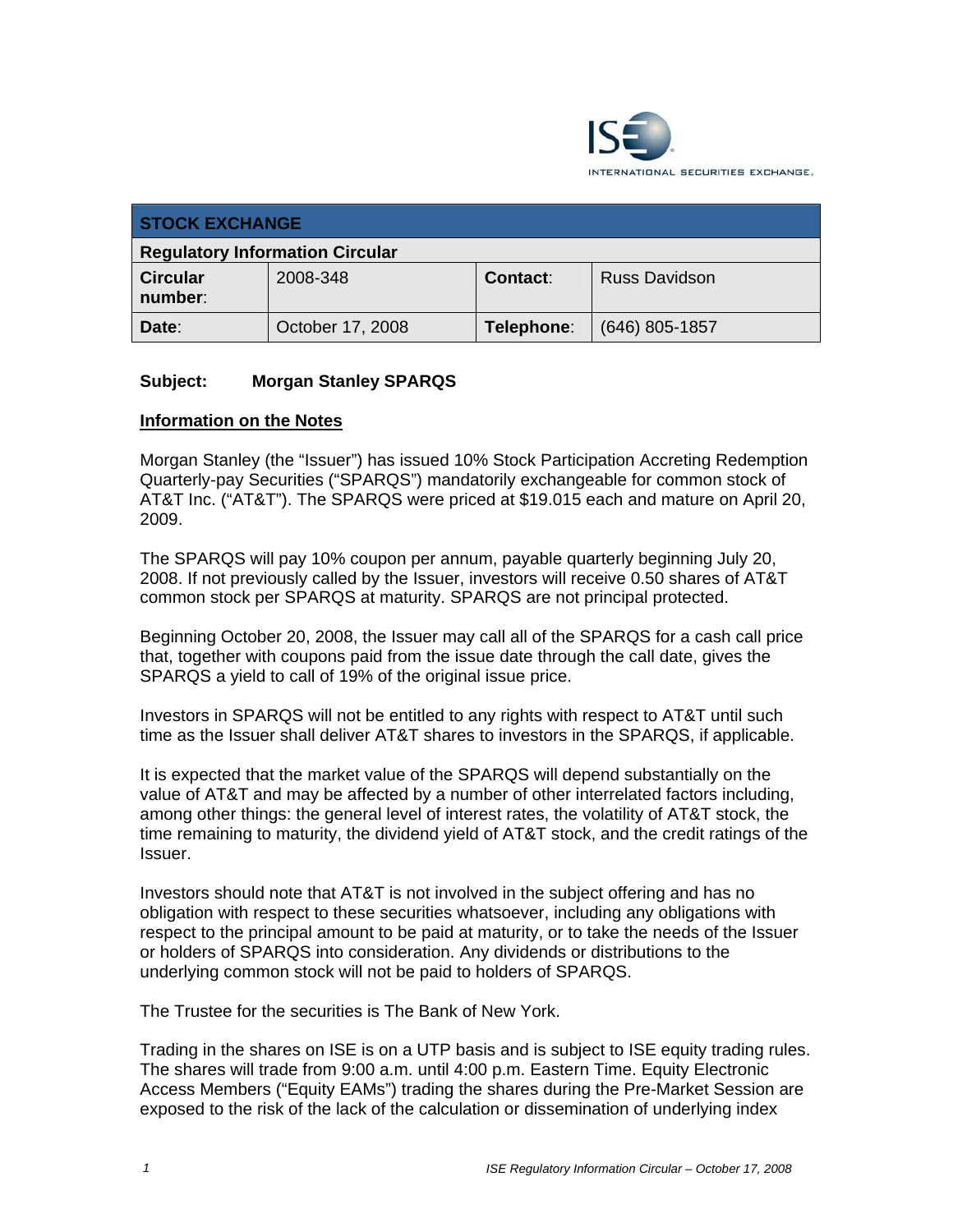value or intraday indicative value ("IIV"). For certain derivative securities products, an updated underlying index value or IIV may not be calculated or publicly disseminated in the Pre-Market hours. Since the underlying index value and IIV are not calculated or widely disseminated during Pre-Market hours, an investor who is unable to calculate implied values for certain derivative securities products during Pre-Market hours may be at a disadvantage to market professionals.

Equity EAMs also should review NASD Notice to Members 03-71 for guidance on trading these products. The Notice reminds members of their obligations to: (1) conduct adequate due diligence to understand the features of the product; (2) perform a reasonable-basis suitability analysis; (3) perform customer-specific suitability analysis in connection with any recommended transactions; (4) provide a balanced disclosure of both the risks and rewards associated with the particular product, especially when selling to retail investors; (5) implement appropriate internal controls; and (6) train registered persons regarding the features, risk and suitability of these products.

**This Regulatory Information Circular is not a statutory Prospectus. Equity EAMs should consult the Trust's Registration Statement, SAI, Prospectus and the Fund's website for relevant information.**